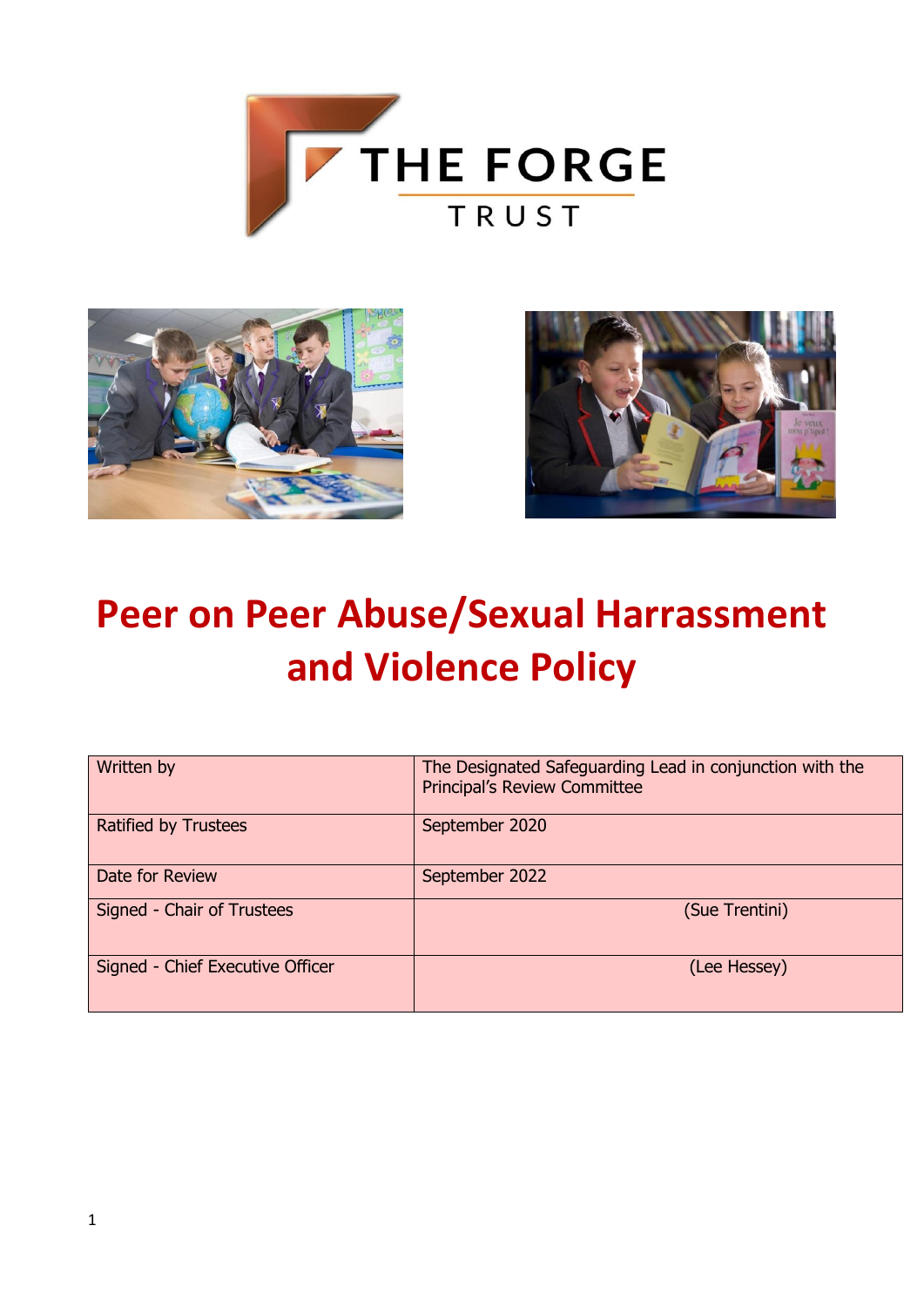# **Peer on Peer abuse/sexual harassment and violence Policy**

# **Introduction**

Our academy recognises that children are vulnerable to and capable of abusing their peers. We take such abuse as seriously as abuse perpetrated by an adult. This includes verbal as well as physical abuse. Peer on peer abuse will not be tolerated or passed off as part of "banter" or "growing up".

We are committed to a whole school approach to ensure the prevention, early identification and appropriate management of peer on peer abuse within our school and beyond.

In cases where peer on peer abuse is identified we will follow our child protection procedures, taking a contextual approach to support all children and young people who have been affected by the situation.

We recognise that peer on peer abuse can manifest itself in many ways such as:

- Child Sexual Exploitation
- Sexting or youth produced digital imagery
- Upskirting
- Bullying
- Radicalisation
- Abuse in intimate relationships
- Children who display sexually harmful behaviour
- Gang association and serious violence (County Lines)
- Technology can be used for bullying and other abusive behaviour

Some of these behaviours will need to be handled with reference to other policies in school such as the behaviour policy, anti- bullying policy, child protection policy and online safety policy.

This policy concentrates on peer on peer abuse in the context of sexual harassment and sexual violence. It is compliant with the statutory guidance on peer-on-peer abuse as set out in Keeping Children Safe in Education (September 2019) and should be read in conjunction with the Local Safeguarding Children Board's (LSCB) Safeguarding Policy and Procedures, and any relevant Practice Guidance issued by it.

### **Aims**

### **The policy will: -**

- Set out our strategies for preventing, identifying and managing peer on peer abuse
- Take a contextual approach to safeguarding all children and young people involved. Acknowledging that children who have allegedly abused their peers or displayed harmful sexual behaviour are themselves vulnerable and may have been abused by peer, parents or adults in the community.

### **Understanding Peer on Peer abuse**

Sexual violence and sexual harassment can occur between two children of any age and sex or a group of children sexually assaulting or sexually harassing a single child or group of children.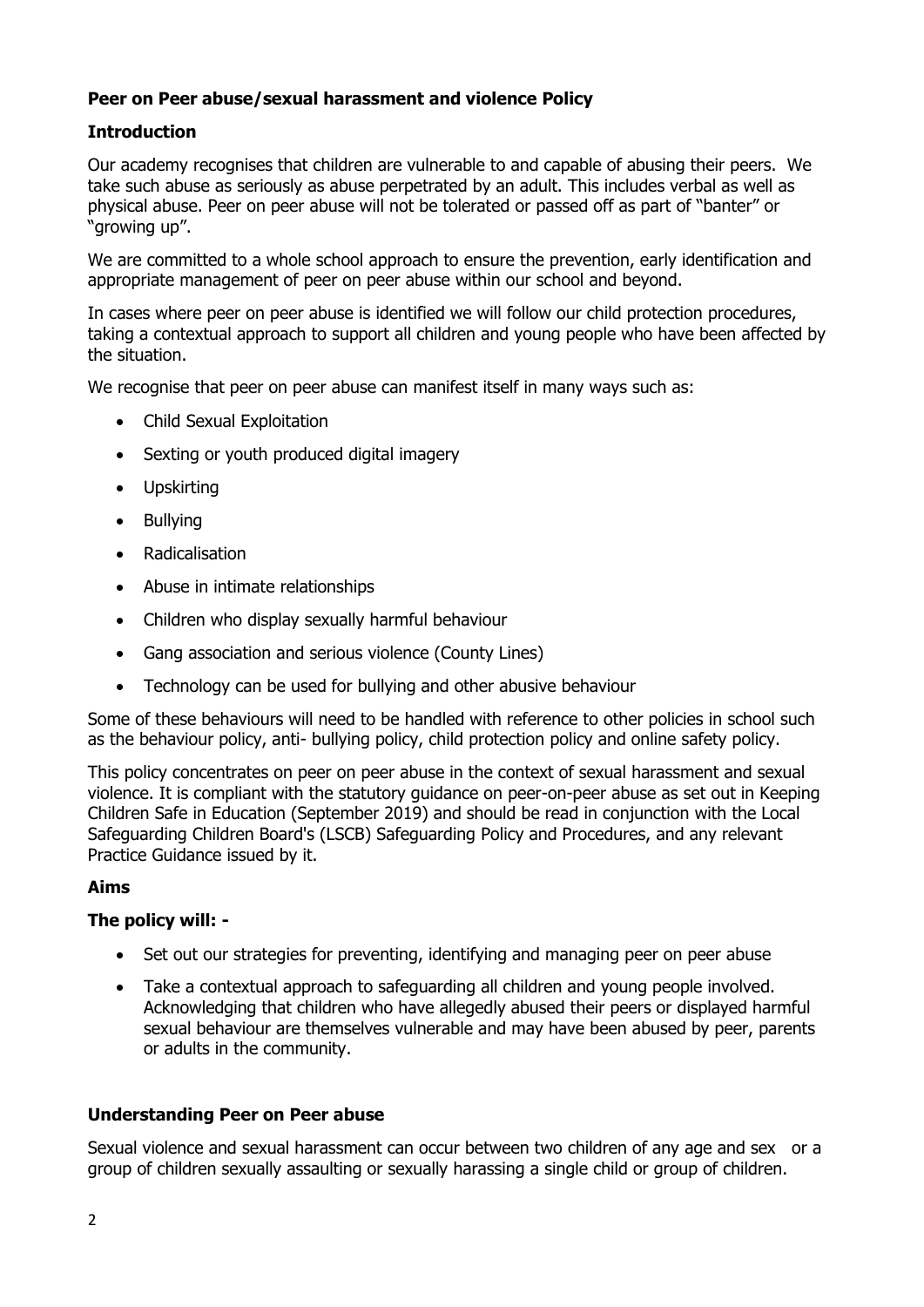The impact of this behaviour on children can be very distressing and have an impact on academic achievement and emotional health and wellbeing.

Sexual harassment and sexual violence may also occur online and offline.

# **The Context**

All behaviour takes place on a spectrum. Understanding where a child's behaviour falls on a spectrum is essential to being able to respond appropriately to it.

In this policy we recognise the importance of distinguishing between problematic and abusive sexual behaviour (Harmful Sexual Behaviour HSB).

We are adopting the NSPCC definition of HSB as: -

"Sexual behaviours expressed by children…that are developmentally inappropriate, may be harmful towards self or others, or be abusive towards another child…or adult."

We will also use Simon Hackett's continuum model to demonstrate the range of sexual behaviours.

(Appendix 1) and the Brook Traffic Lights (appendix 2)

### **Vulnerable groups**

We recognise that all children can be at risk however we acknowledge that some groups are more vulnerable. This can include: experience of abuse within their family; living with domestic violence; young people in care; children who go missing; children with additional needs (SEN and/or disabilities); children who identify or are perceived as LGBT and/or have other protected characteristics under the Equalities Act 2010.

Whilst research tells is us girls are more frequently identified as being abused by their peers and, girls are more likely to experience unwanted sexual touching in schools this is not confined to girls.

Boys are less likely to report intimate relationship abuse and may display other behaviour such as antisocial behaviour. Boys report high levels of victimisation in areas where they are affected by gangs. We recognise that both boys and girls experience peer on peer abuse, but they do so in gendered ways.

All staff should be aware of indicators, which may signal that children are at risk from, or are involved with serious violent crime. These may include increased absence from school, a change in friendships or relationships with older individuals or groups, a significant decline in performance, signs of self-harm or a significant change in wellbeing, or signs of assault or unexplained injuries. Unexplained gifts or new possessions could also indicate that children have been approached by, or are involved with, individuals associated with criminal networks or gangs.

### **Responding to Alleged Incidents Responding to reports of sexual violence and sexual harassment**

All reports of peer on peer abuse will be made on a case by case basis with the designated safeguarding lead or their deputy taking a leading role using their professional judgement and supported by other agencies such as social care or the police as required.

### **The immediate response to a report**

- The school or college will take all reports seriously and will reassure the victim that they will be supported and kept safe.
- All staff will be trained to manage a report.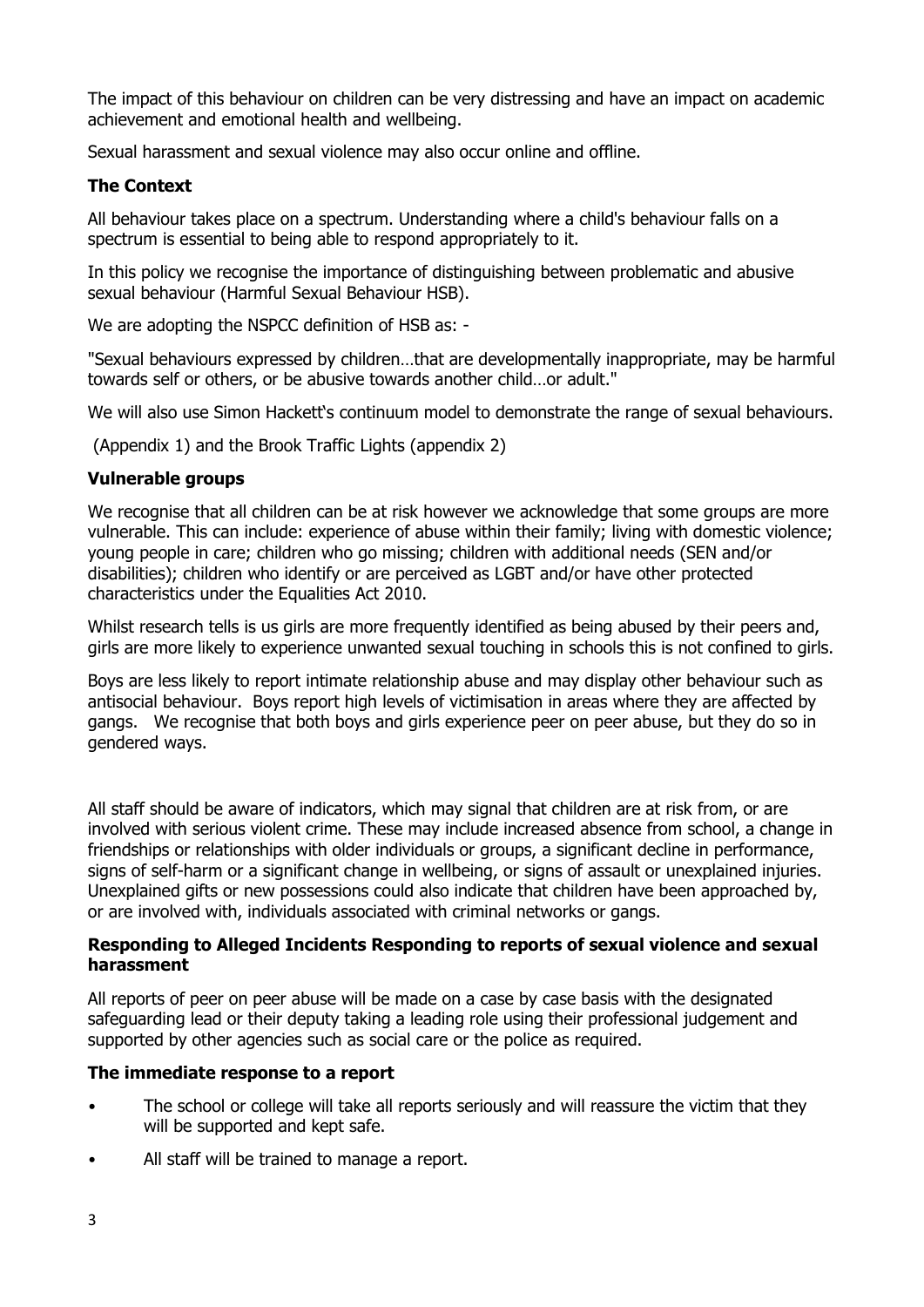- Staff will not promise confidentiality as the concern will need to be shared further (for example, with the designated safeguarding lead or social care) staff will however only share the report with those people who are necessary to progress it.
- A written report will be made as soon after the interview as possible recording the facts as presented by the child. These may be used as part of a statutory assessment if the case is escalated later.
- Where the report includes an online element the school or college will follow advice on searching, screening and confiscation. The staff will not view or forward images unless unavoidable and only if another member of staff (preferably the DSL) is present.
- The DSL will be informed as soon as possible.

### **Risk Assessment**

When there has been a report of sexual violence, the designated safeguarding lead (or a deputy) will make an immediate risk and needs' assessment. Where there has been a report of sexual harassment, the need for a risk assessment should be considered on a case-by-case basis. The risk and needs' assessment should consider:

- The victim, especially their protection and support;
- The alleged perpetrator; and
- All the other children (and, if appropriate, adult students and staff) at the school or college, especially any actions that are appropriate to protect them;

Risk assessments will be recorded and uploaded to CPOMS and be kept under review.

The designated safeguarding lead (or a deputy) will ensure they are engaging with MASH.

# **Action following a report of sexual violence and/or sexual harassment**

Following an incident, we will consider

- The wishes of the victim in terms of how they want to proceed. This is especially important in the context of sexual violence and sexual harassment;
- The nature of the alleged incident(s), including: whether a crime may have been committed and consideration of harmful sexual behaviour;
- The ages of the children involved;
- The developmental stages of the children involved;
- Any power imbalance between the children. For example, is the alleged perpetrator significantly older, more mature or more confident? Does the victim have a disability or learning difficulty?
- If the alleged incident is a one-off or a sustained pattern of abuse;
- Are there ongoing risks to the victim, other children, adult students or school or college staff; and other related issues and wider context?

### **Follow up Actions**

### **Children sharing a classroom:**

Whilst the school or college establishes the facts of the case and starts the process of liaising with children's social care and the police: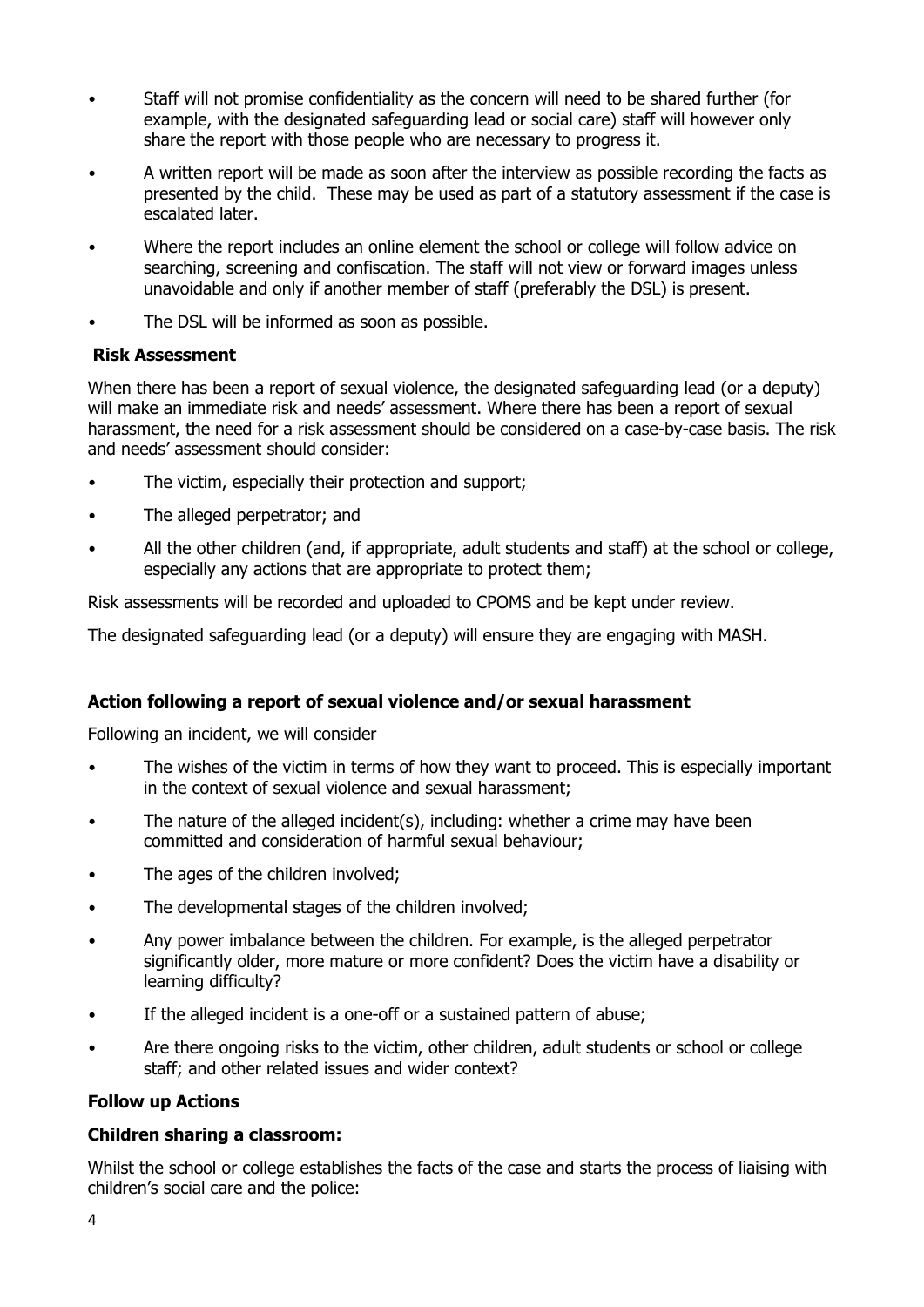- The perpetrator will be removed from any classes they share with the victim.
- We will consider how best to keep the victim and alleged perpetrator a reasonable distance apart on school or college premises and on transport to and from the school or college.

These actions are in the best interests of both children and should not be perceived to be a judgment on the guilt of the alleged perpetrator.

# **Options to manage the report**

### **Manage internally**

1. In some cases of sexual harassment, for example, one-off incidents, we may decide that the children concerned are not in need of early help or statutory intervention and that it would be appropriate to handle the incident internally, perhaps through utilising the behaviour and bullying policies and by providing pastoral support.

This decision will be made based on the principle that sexual violence and sexual harassment is never acceptable and will not be tolerated. All decisions, and discussions around making these decisions will be recorded and stored on CPOMS by the Safeguarding Lead and/or Principal.

2. In line with 1 above, we may decide that the children involved do not require statutory interventions but may benefit from early help. Early help means providing support as soon as a problem emerges, at any point in a child's life. Providing early help is more effective in promoting

the welfare of children than reacting later. Early help can be particularly useful to address nonviolent harmful sexual behaviour and may prevent escalation of sexual violence.

3. Where a child has been harmed, is at risk of harm, or is in immediate danger, we will make a referral to the MASH following locally agreed protocols.

Where statutory assessments are appropriate, the designated safeguarding lead or a deputy will be working alongside, and cooperating with, the relevant lead social worker. Collaborative working will help ensure the best possible package of coordinated support is implemented for the victim and, where appropriate, the alleged perpetrator and any other children that require support.

# **Reporting to the Police**

Any report to the police will generally be made through the MASH as above. The designated safeguarding lead (and their deputies) will follow local processes for referrals.

Where a report of rape, assault by penetration or sexual assault is made, the starting point is this will be passed on to the police. Whilst the age of criminal responsibility is ten, if the alleged perpetrator is under ten, the starting principle of reporting to the police remains. The police will take a welfare, rather than a criminal justice, approach.

Where a report has been made to the police, the school or college will consult the police and agree what information can be disclosed to staff and others, the alleged perpetrator and their parents or carers. They will also discuss the best way to protect the victim and their anonymity.

Where there is a criminal investigation, we will work closely with the relevant agencies to support all children involved (especially potential witnesses). Where required, advice from the police will be sought in order to help us.

Whilst protecting children and/or taking any disciplinary measures against the alleged perpetrator, we will work closely with the police (and other agencies as required), to ensure any actions the school or college take do not jeopardise the police investigation.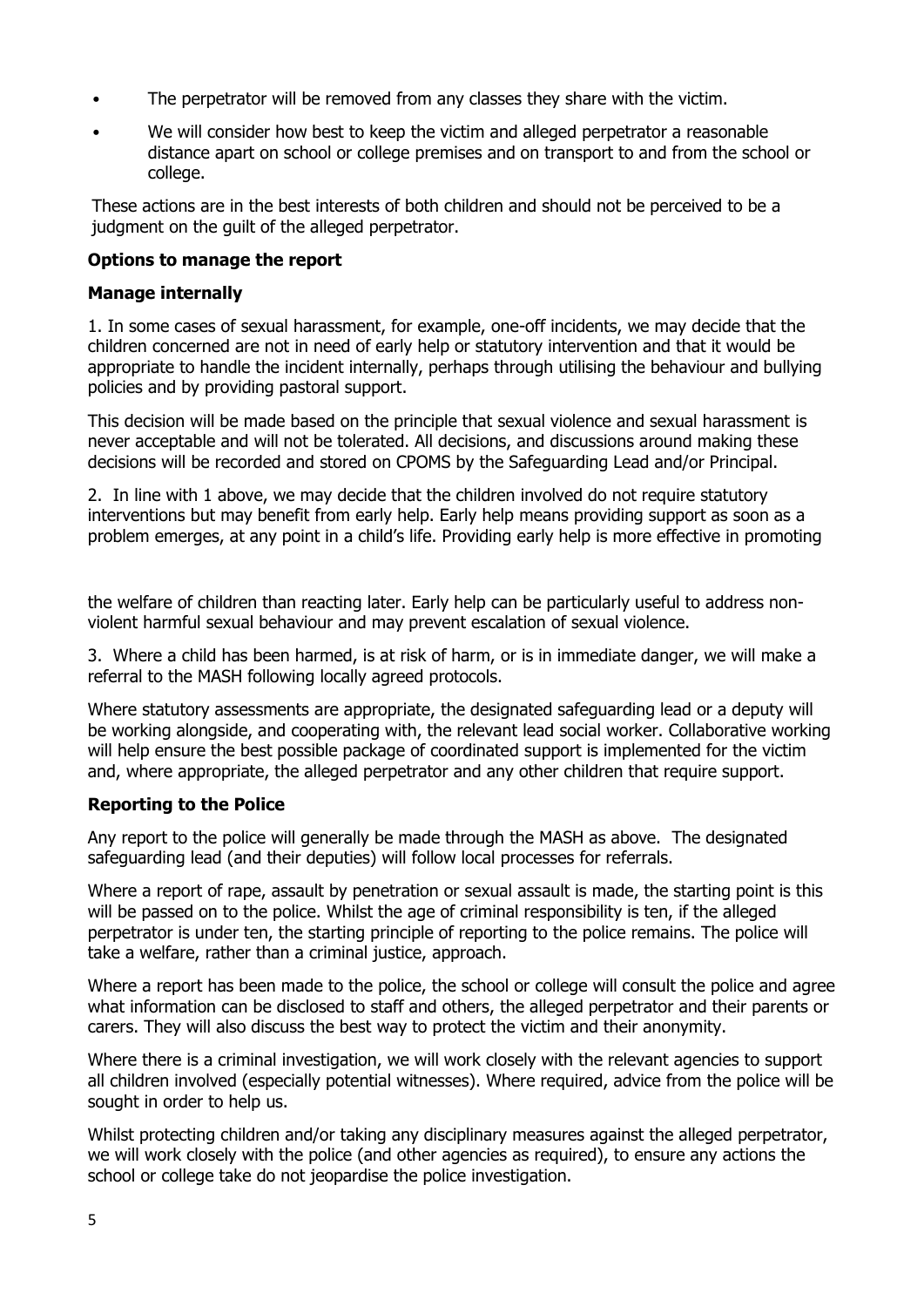# **The end of the criminal process**

If a child is convicted or receives a caution for a sexual offence, the school /academy will update its risk assessment, ensure relevant protections are in place for all children. We will consider any suitable action following our behaviour policy. If the perpetrator remains in school/academy we will be very clear as to our expectations regarding the perpetrator now they have been convicted or cautioned. This could include expectations regarding their behaviour and any restrictions we think are reasonable and proportionate about the perpetrator's timetable.

Any conviction (even with legal anonymity reporting restrictions) is potentially going to generate interest among other pupils or students in the school or college.

We will ensure all children involved are protected, especially from any bullying or harassment (including online).

Where cases are classified as "no further action" (NFA'd) by the police or Crown Prosecution Service, or where there is a not guilty verdict, we will continue to offer support to the victim and the alleged perpetrator for as long as is necessary. A not guilty verdict or a decision not to progress with their case will likely be traumatic for the victim. The fact that an allegation cannot be

substantiated does not necessarily mean that it was unfounded. We will continue to support all parties in this instance.

### **Support for Children Affected by Sexual-Assault**

Support for victims of sexual assault is available from a variety of agencies (see Appendix 3).

We will support the victim of sexual assault to remain in school but if they are unable to do so we will enable them to continue their education elsewhere. This decision will be made only at the request of the child and their family.

If they are moved, we will ensure the new school is aware of the ongoing support they may need. The DSL will support this move.

Where there is a criminal investigation the alleged perpetrator will be removed from any shared classes with the victim and we will also consider how best to keep them a reasonable distance apart on the school premises or on school transport. This is in the best interest of the children concerned and should not be perceived to be a judgement of guilt before any legal proceedings. We will work closely with the police.

Where a criminal investigation into a rape or assault by penetration leads to a conviction or caution, we may take suitable action, if we have not already done so. In all but the most exceptional of circumstances, the rape or assault is likely to constitute a serious breach of discipline and lead to the view that allowing the perpetrator to remain in the same school or college would seriously harm the education or welfare of the victim (and potentially other pupils or students).

Where a criminal investigation into sexual assault leads to a conviction or caution, we may, if we have not already done so, consider any suitable sanctions using our behaviour policy, including consideration of permanent exclusion.

Where the perpetrator is going to remain at the school or college, the principle would be to continue keeping the victim and perpetrator in separate classes and continue to consider the most appropriate way to manage potential contact on school and college premises and transport. The nature of the conviction or caution and wishes of the victim will be especially important in determining how to proceed in such cases.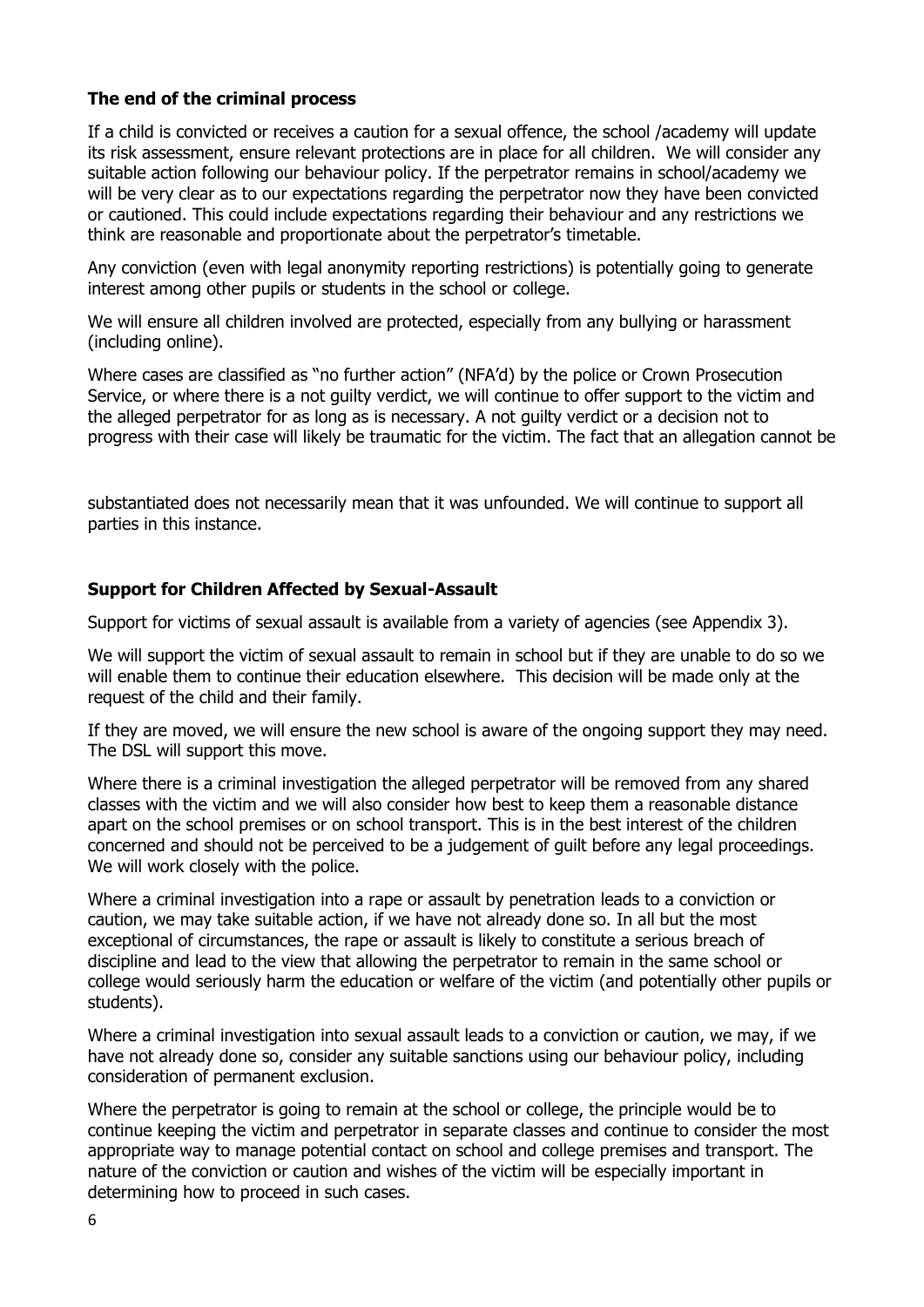Reports of sexual assault and sexual harassment will, in some cases, not lead to a report to the police (for a variety of reasons). In some cases, rape, assault by penetration, sexual assault or sexual harassment are reported to the police and the case is not progressed or are reported to the police and ultimately result in a not guilty verdict. None of this means the offence did not happen or that the victim lied. The process will have affected both victim and alleged perpetrator. Appropriate support will be provided to both as required and consideration given to sharing classes and potential contact as required on a case-by-case basis.

All the above will be considered with the needs and wishes of the victim at the heart of the process (supported by parents and carers as required). Any arrangements should be kept under review.

# **Physical Abuse**

While a clear focus of peer on peer abuse is around sexual abuse and harassment, physical assaults and initiation violence and rituals from pupils to pupils can also be abusive.

These are equally not tolerated and if it is believed that a crime has been committed, will be reported to the police.

The principles from the anti-bullying policy will be applied in these cases, with recognition that any police investigation will need to take priority.

When dealing with other alleged behaviour which involves reports of, for example, emotional and/or physical abuse, staff can draw on aspects of Hackett's continuum (Appendix 1) to assess where the alleged behaviour falls on a spectrum and to decide how to respond. This could include, for example, whether it:

- is socially acceptable
- involves a single incident or has occurred over a period of time
- is socially acceptable within the peer group
- is problematic and concerning
- involves any overt elements of victimisation or discrimination e.g. related to race, gender,

sexual orientation, physical, emotional, or intellectual vulnerability

- involves an element of coercion or pre-planning
- involves a power imbalance between the child/children allegedly responsible for the behaviour
- involves a misuse of power

### **Online Behaviour**

Many forms of peer on peer abuse have an element of online behaviour including behaviours such as cyberbullying and sexting.

Policies and procedures concerning this type of behaviour can be found in anti- bullying policy, e safety policy, and child protection policy)

#### **Prevention**

Our academy actively seeks to raise awareness of and prevent all forms of peer-on-peer abuse by:

• Educating all Governors, Senior Leadership Team, staff and volunteers, [pupils/students], and parents about this issue. This will include training all Governors, Senior Leadership Team, staff and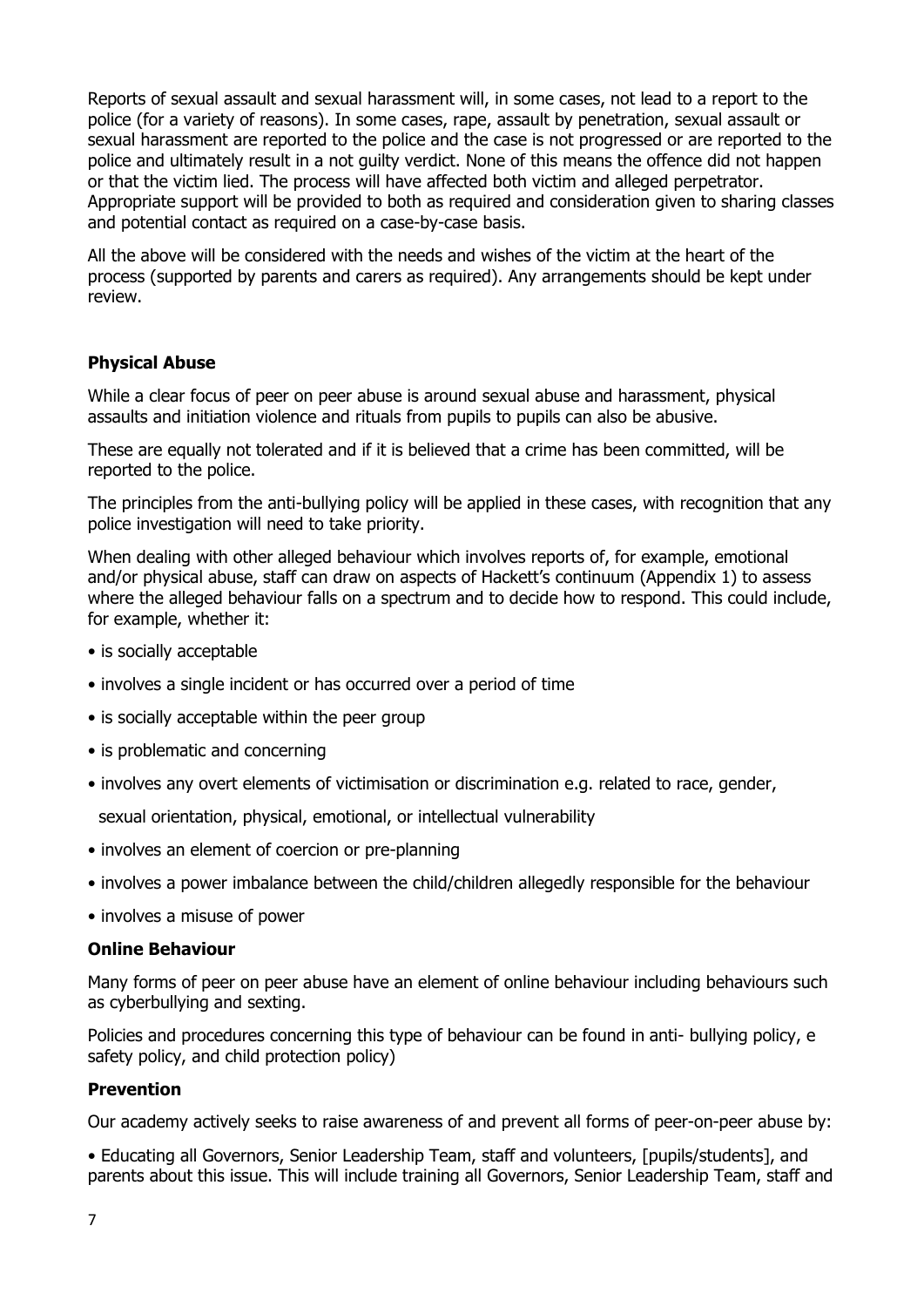volunteers on the nature, prevalence and effect of peer-on-peer abuse, and how to prevent, identify and respond to it. This includes

(a) Contextual Safeguarding;

(b) The identification and classification of specific behaviours; and

(c) The importance of taking seriously all forms of peer-on-peer abuse (no matter how low level they may appear) and ensuring that no form of peer-on-peer abuse is ever dismissed as horseplay or teasing.

- Educating children about the nature and prevalence of peer-on-peer abuse via PSHE and the wider curriculum.
- Pupils/Students are frequently told what to do if they witness or experience such abuse, the effect that it can have on those who experience it and the possible reasons for it, including vulnerability of those who inflict such abuse.
- They are regularly informed about the School's approach to such issues, including its zerotolerance policy towards all forms of peer-on-peer abuse.
- Engaging parents on this issue by:

(a)Talking about it with parents, both in groups and one to one;

(b) Asking parents what they perceive to be the risks facing their child and how they would

like to see the School address those risks;

(c) Involving parents in the review of School policies and lesson plans; and

(d) Encouraging parents to hold the School to account on this issue.

• Ensuring that all peer-on-peer abuse issues are fed back to the School's safeguarding [team/lead] so that they can spot and address any concerning trends and identify [pupils/students] who maybe in need of additional support. [This is done by way of a weekly staff meeting at which all concerns about [pupils/students] (including peer-on-peer abuse issues) are discussed];

• Challenging the attitudes that underlie such abuse (both inside and outside the classroom);

• Working with Governors, Academy Trusts, Senior Leadership Team, all staff and volunteers, [pupils/students] and parents to address equality issues, to promote positive values, and to encourage a culture of tolerance and respect amongst all members of the School community;

• Creating conditions in which our [pupils/students] can aspire to and realise safe and healthy relationships;

• Creating a culture in which our [pupils/students] feel able to share their concerns openly, in a non-judgmental environment, and have them listened to; and

• Responding to cases of peer-on-peer abuse promptly and appropriately.

### **Multi-agency working**

The School actively engages with its local partners in relation to peer-on-peer abuse, and works closely with, Nottinghamshire Safeguarding Children Partnership (NSCP), Nottinghamshire Multi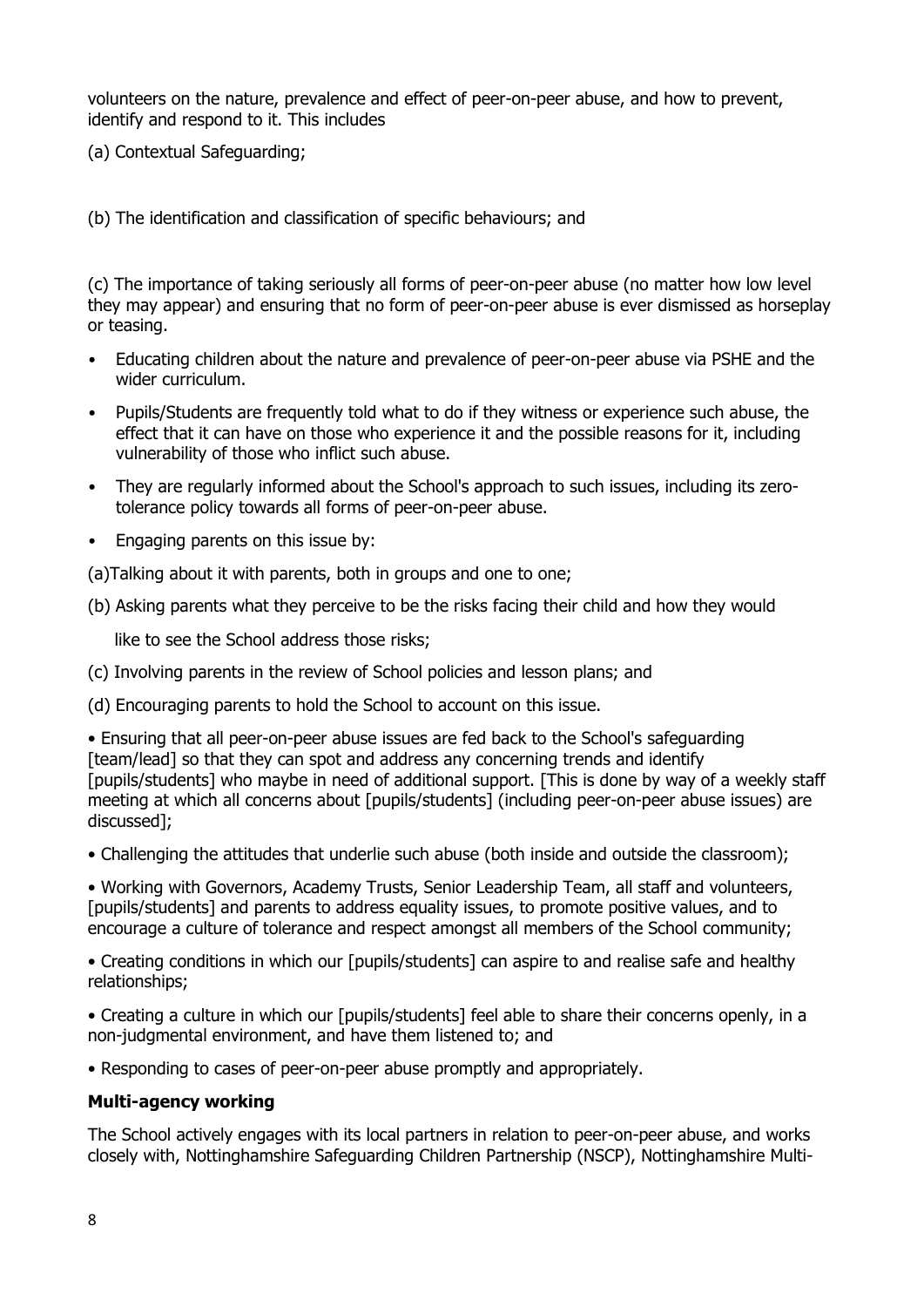Agency Safeguarding Hub (MASH), children's social care, and/or other relevant agencies, and other schools.

The relationships the School has built with these partners are essential to ensuring that the School is able to prevent, identify early and appropriately handle cases of peer-on-peer abuse. They help the School

(a) To develop a good awareness and understanding of the different referral pathways that

operate in its local area, as well as the preventative and support services which exist;

(b) To ensure that our [pupils/students] can access the range of services and support they need quickly;

(c) To support and help inform our local community's response to peer-on-peer abuse;

(d) To increase our awareness and understanding of any concerning trends and emerging risks in our local area to enable us to take preventative action to minimise the risk of these being experienced by our [pupils/students].

The School actively refers concerns/allegations of peer-on-peer abuse where necessary to

Nottinghamshire MASH (or equivalent)], children's social care, and/or other relevant agencies.

Children resident out of county but attending a Nottinghamshire school /academy will be reported to their home MASH or equivalent Social Care

In cases involving children who are subject to risk, harm and abuse and who have LAC status, the children's social worker must be informed and a coordinated approach to address any incidents or concerns will be required.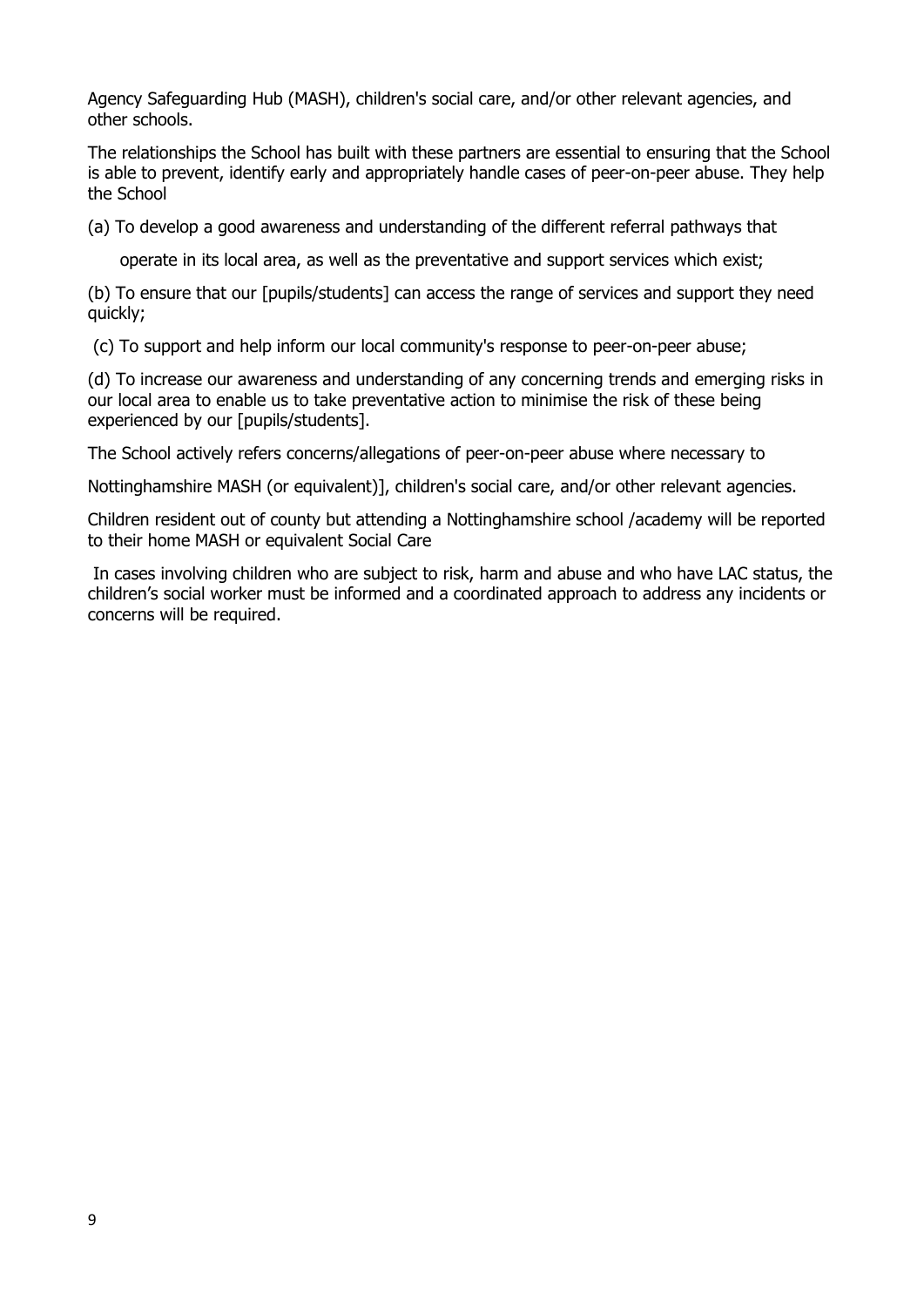# **Appendix 1**

Simon Hackett (2010) has proposed a continuum model to demonstrate the range of sexual behaviours presented by children and young people, from those that are normal, to those that are highly deviant:

| Normal                            | Inappropriate                                              | <b>Problematic</b>                                          | <b>Abusive</b>                                                                | <b>Violent</b>                                              |
|-----------------------------------|------------------------------------------------------------|-------------------------------------------------------------|-------------------------------------------------------------------------------|-------------------------------------------------------------|
| Developmentally<br>expected       | · Single instances of<br>inappropriate sexual<br>behaviour | • Problematic and<br>concerning<br>behaviours               | • Victimising intent<br>or outcome                                            | • Physically violent<br>sexual abuse                        |
| Socially acceptable               |                                                            |                                                             | · Includes misuse                                                             | • Highly intrusive                                          |
| Consensual, mutual,<br>reciprocal | · Socially acceptable<br>behaviour within<br>peer group    | • Developmentally<br>unusual and socially<br>unexpected     | of power<br>• Coercion and force<br>to ensure victim                          | · Instrumental<br>violence which is<br>physiologically and/ |
| Shared decision<br>making         | • Context for<br>behaviour may be<br>inappropriate         | . No overt elements<br>of victimisation<br>· Consent issues | compliance<br>· Intrusive                                                     | or sexually arousing<br>to the perpetrator<br>· Sadism      |
|                                   | • Generally<br>consensual<br>and reciprocal                | may be unclear<br>• May lack reciprocity<br>or equal power  | · Informed consent<br>lacking, or not able<br>to be freely given<br>by victim |                                                             |
|                                   |                                                            | · May include levels<br>of compulsivity                     | • May include<br>elements of<br>expressive violence                           |                                                             |

[https://www.nspcc.org.uk/globalassets/documents/publications/harmful-sexual-behaviour](https://www.nspcc.org.uk/globalassets/documents/publications/harmful-sexual-behaviour-framework.pdf)[framework.pdf](https://www.nspcc.org.uk/globalassets/documents/publications/harmful-sexual-behaviour-framework.pdf)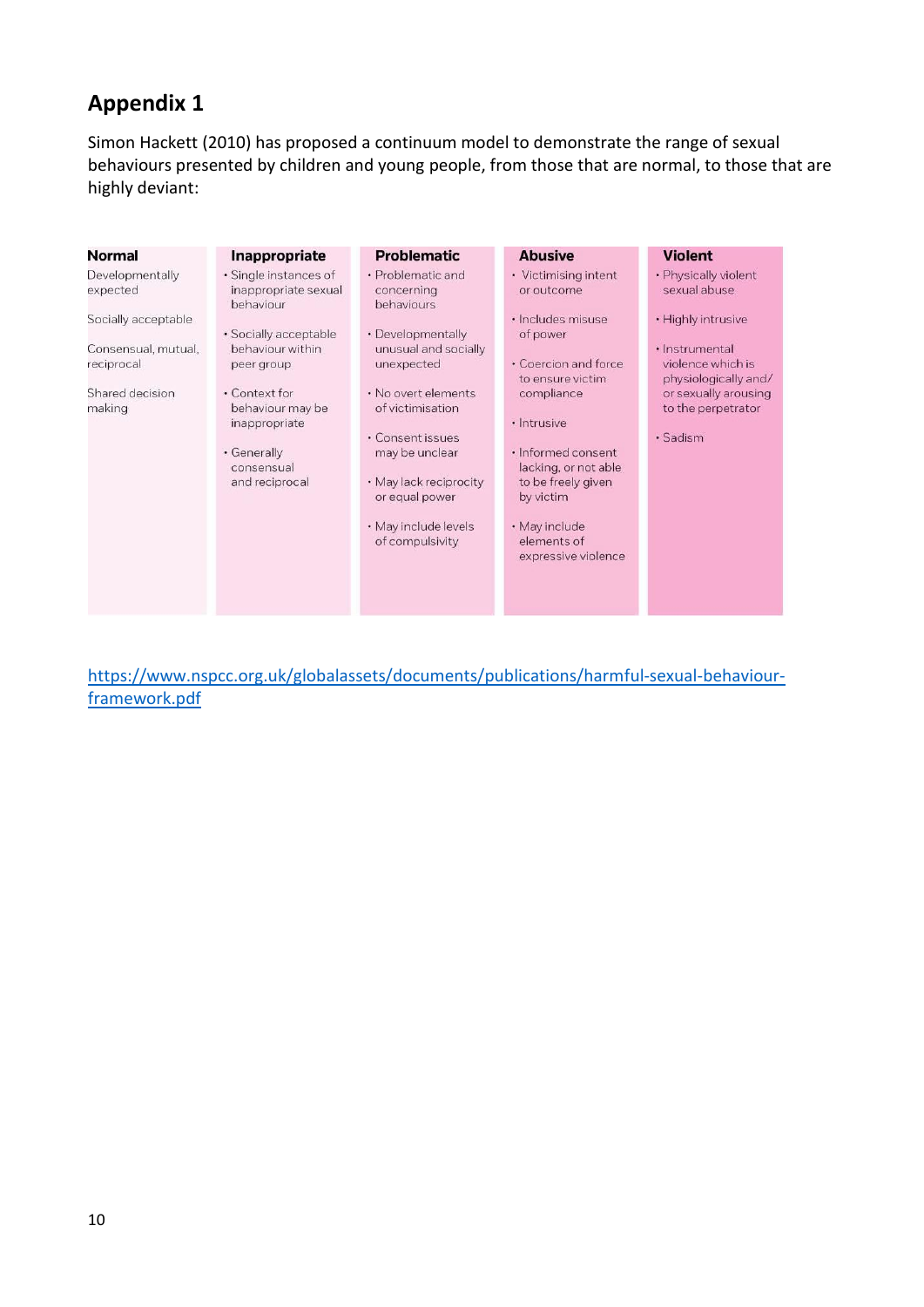# **Appendix 2 Brook sexual behaviours traffic light tool**

# **Behaviours: age 0 to 5**

All green, amber and red behaviours require some form of attention and response. It is the level of intervention that will vary.

# **What is a green behaviour?**

Green behaviours reflect safe and healthy sexual development. They are displayed between children or young people of similar age or developmental ability. They are reflective of natural curiosity, experimentation, consensual activities and positive choices

# **What can you do?**

Green behaviours provide opportunities to give positive feedback and additional information.

# **Green behaviours**

- holding or playing with own genitals
- attempting to touch or curiosity about other children's genitals
- attempting to touch or curiosity about breasts, bottoms or genitals of adults
- games e.g. mummies and daddies,
- doctors and nurses
- enjoying nakedness
- interest in body parts and what they do
- curiosity about the differences between boys and girls

# **What is an amber behaviour?**

Amber behaviours have the potential to be outside of safe and healthy behaviour. They may be of potential concern due to age, or developmental differences. A potential concern due to activity type, frequency, duration or context in which they occur.

### **What can you do?**

Amber behaviours signal the need to take notice and gather information to assess the appropriate action.

### **Amber behaviours**

- preoccupation with adult sexual
- behaviour
- pulling other children's pants down/skirts up/trousers down against their will
- talking about sex using adult slang
- $\bullet$
- preoccupation with touching the genitals of other people
- following others into toilets or changing rooms to look at them or touch them
- talking about sexual activities seen on TV/online

# **What is a red behaviour?**

Red behaviours are outside of safe and healthy behaviour. They may be excessive, secretive, compulsive, coercive, degrading or threatening and involving significant age, developmental, or power differences. They may pose a concern due to the activity type, frequency, duration or the context in which they occur

# **What can you do?**

Red behaviours indicate a need for immediate intervention and action.

# **Red behaviours**

- persistently touching the genitals of other children
- persistent attempts to touch the genitals of adults
- simulation of sexual activity in play
- sexual behaviour between young children involving penetration with objects
- forcing other children to engage in sexual play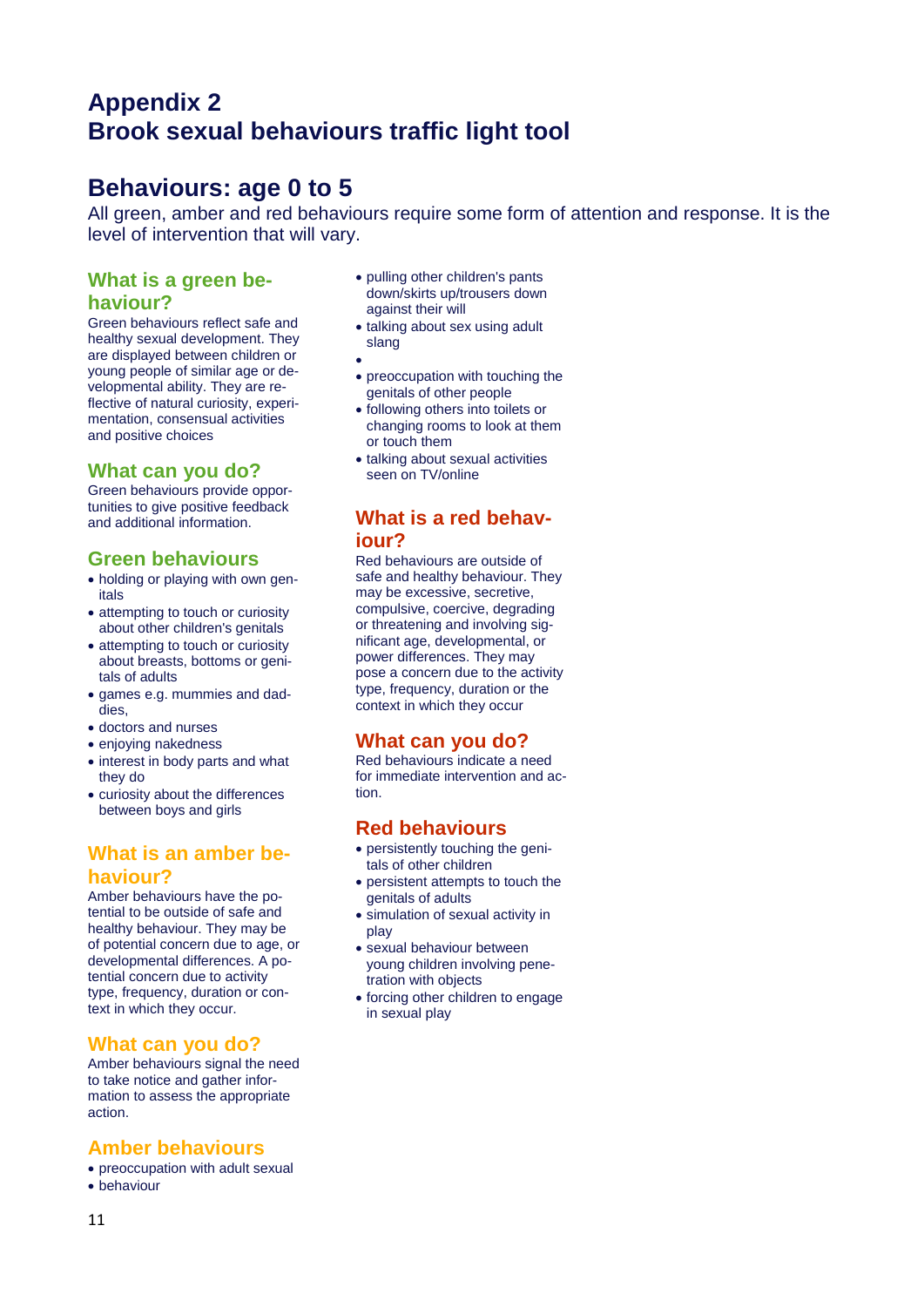

# **Behaviours: age 5 to 9 and 9 to 13**

All green, amber and red behaviours require some form of attention and response. It is the level of intervention that will vary.

### **What is a green behaviour?**

Green behaviours reflect safe and healthy sexual development. They are displayed between children or young people of similar age or developmental ability and reflective of natural curiosity, experimentation, consensual activities and positive choices

#### **What can you do?**

Green behaviours provide opportunities to give positive feedback and additional information.

### **Green behaviours 5-9**

- feeling and touching own genitals
- curiosity about other children's genitals
- curiosity about sex and relationships, e.g. differences between boys and girls, how sex happens, where babies come from, samesex relationships
- sense of privacy about bodies
- telling stories or asking questions using swear and slang words for parts of the body

# **Green behaviours 9-13**

- solitary masturbation
- use of sexual language including swear and slang words
- having girl/boyfriends who are of the same, opposite or any gender
- interest in popular culture, e.g. fashion, music, media, online games, chatting online
- need for privacy
- consensual kissing, hugging, holding hands with peers

# **What is an amber behaviour?**

Amber behaviours have the potential to be outside of safe and healthy behaviour. They may be of potential concern due to age, or developmental differences. A potential concern due to activity type, frequency, duration or context in which they occur.

# **What can you do?**

Amber behaviours signal the need to take notice and gather information to assess the appropriate action.

# **Amber behaviours 5-9**

- questions about sexual activity which persist or are repeated frequently, despite an answer having been given
- sexual bullying face to face or through texts or online messaging
- engaging in mutual masturbation
- persistent sexual images and ideas in talk, play and art
- use of adult slang language to discuss sex

# **Amber behaviours 9-13**

- uncharacteristic and risk-related behaviour, e.g. sudden and/or provocative changes in dress, withdrawal from friends, mixing with new or older people, having more or less money than usual, going missing
- verbal, physical or cyber/virtual sexual bullying involving sexual aggression
- LGBT (lesbian, gay, bisexual, transgender) targeted bullying exhibitionism, e.g. flashing or
- mooning
- giving out contact details online • viewing pornographic material
- worrying about being pregnant or
- having STIs

### **What is a red behaviour?**

Red behaviours are outside of safe and healthy behaviour. They may be excessive, secretive, compulsive, coercive, degrading or threatening and involving significant age, developmental or power differences. They may pose a concern due to the activity type, frequency, duration or the context in which they occur

### **What can you do?**

Red behaviours indicate a need for immediate intervention and action.

# **Red behaviours 5-9**

- frequent masturbation in front of others
- sexual behaviour engaging significantly younger or less able children
- forcing other children to take part in
- sexual activities
- simulation of oral or penetrative sex
- sourcing pornographic material online

# **Red behaviours 9-13**

- exposing genitals or masturbating in public
- distributing naked or sexually provocative images of self or others
- sexually explicit talk with younger
- children
- sexual harassment
- arranging to meet with an online acquaintance in secret
- genital injury to self or others
- forcing other children of same age, younger or less able to take part in sexual activities
- sexual activity e.g. oral sex or intercourse
- presence of sexually transmitted infection (STI)
- evidence of pregnancy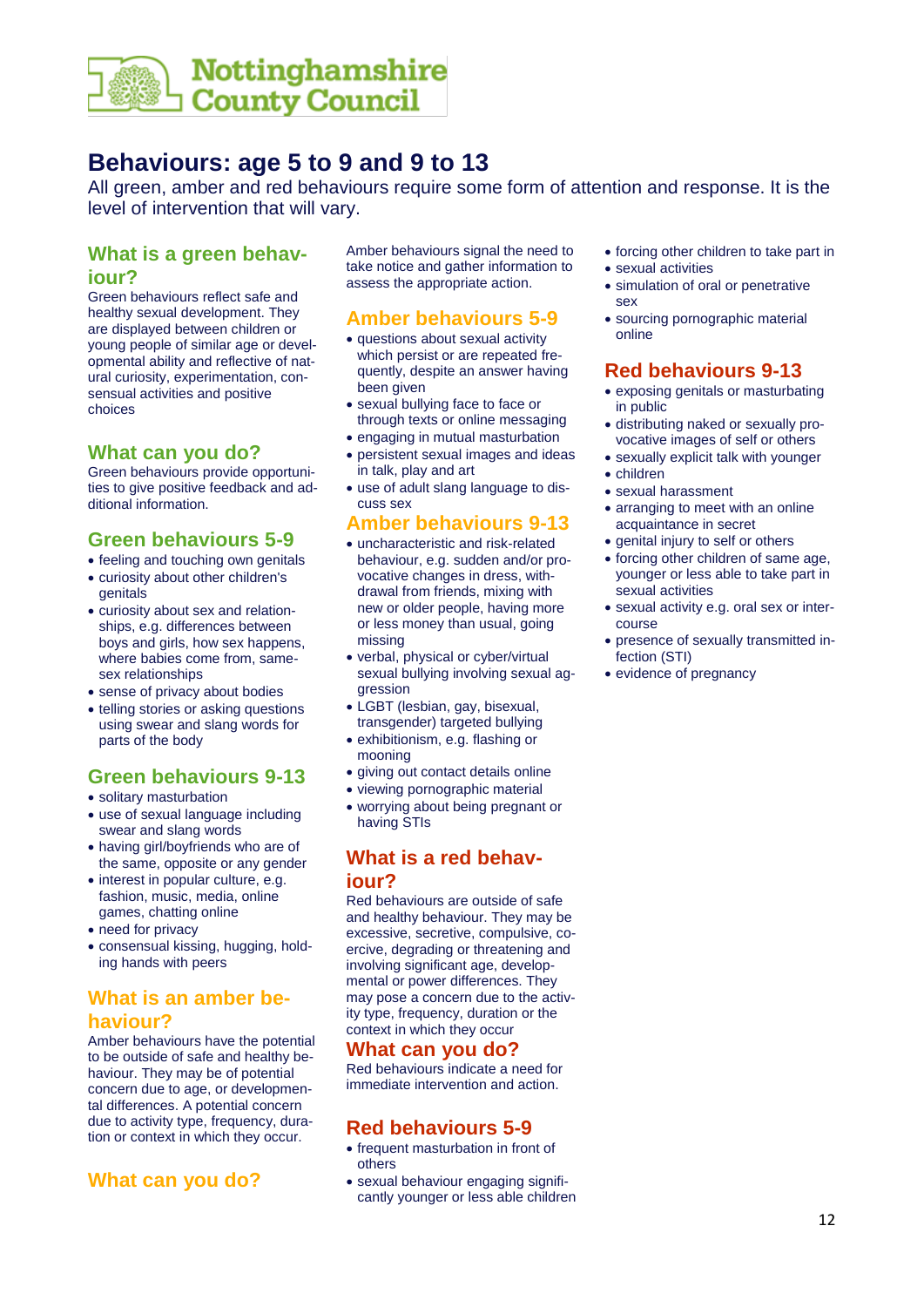

# **Behaviours: age 13 to 17**

All green, amber and red behaviours require some form of attention and response. It is the level of intervention that will vary.

# **What is a green behaviour?**

Green behaviours reflect safe and healthy sexual development. They are displayed between children or young people of similar age or developmental ability and reflective of natural curiosity, experimentation, consensual activities and positive choices

### **What can you do?**

Green behaviours provide opportunities to give positive feedback and additional information.

#### **Green behaviours**

- solitary masturbation
- sexually explicit conversations with peers
- obscenities and jokes within the current cultural norm
- interest in erotica/pornography
- use of internet/e-media to chat online
- having sexual or non-sexual relationships
- sexual activity including hugging, kissing, holding hands
- consenting oral and/or penetrative sex with others of the same or opposite gender who are of similar age and developmental ability
- choosing not to be sexually active

### **What is an amber behaviour?**

Amber behaviours have the potential to be outside of safe and healthy behaviour. They may be of potential concern due to age, or developmental differences. A potential concern due to activity type, frequency, duration or context in which they occur.

# **What can you do?**

Amber behaviours signal the need to take notice and gather information to assess the appropriate action.

#### **Amber behaviours**

- accessing exploitative or violent pornography
- uncharacteristic and risk-related behaviour, e.g. sudden and/or provocative changes in dress,
- withdrawal from friends, mixing with new or older people, having more or less money than usual, going missing
- concern about body image
- taking and sending naked or sexually provocative images of self or others
- single occurrence of peeping, exposing, mooning or obscene gestures
- giving out contact details online
- joining adult- only social networking sites and giving false personal information
- arranging a face to face meeting with an online contact alone

# **What is a red behaviour?**

Red behaviours are outside of safe and healthy behaviour. They may be excessive, secretive, compulsive, coercive, degrading or threatening and involving significant age, developmental or power differences. They may pose a concern due to the activity type, frequency, duration or the context in which they occur

# **What can you do?**

Red behaviours indicate a need for immediate intervention and action.

### **Red behaviours**

- exposing genitals or masturbating in public
- preoccupation with sex, which interferes with daily function
- sexual degradation/humiliation of self or others
- attempting/forcing others to expose genitals
- sexually aggressive/exploitative behaviour
- sexually explicit talk with younger children
- sexual harassment
- non-consensual sexual activity
- use of/acceptance of power and control in sexual relationships
- genital injury to self or others
- sexual contact with others where there
- is a big difference in age or ability sexual activity with someone in au-
- thority and in a position of trust
- sexual activity with family members
- involvement in sexual exploitation and/or trafficking
- sexual contact with animals
- receipt of gifts or money in exchange for sex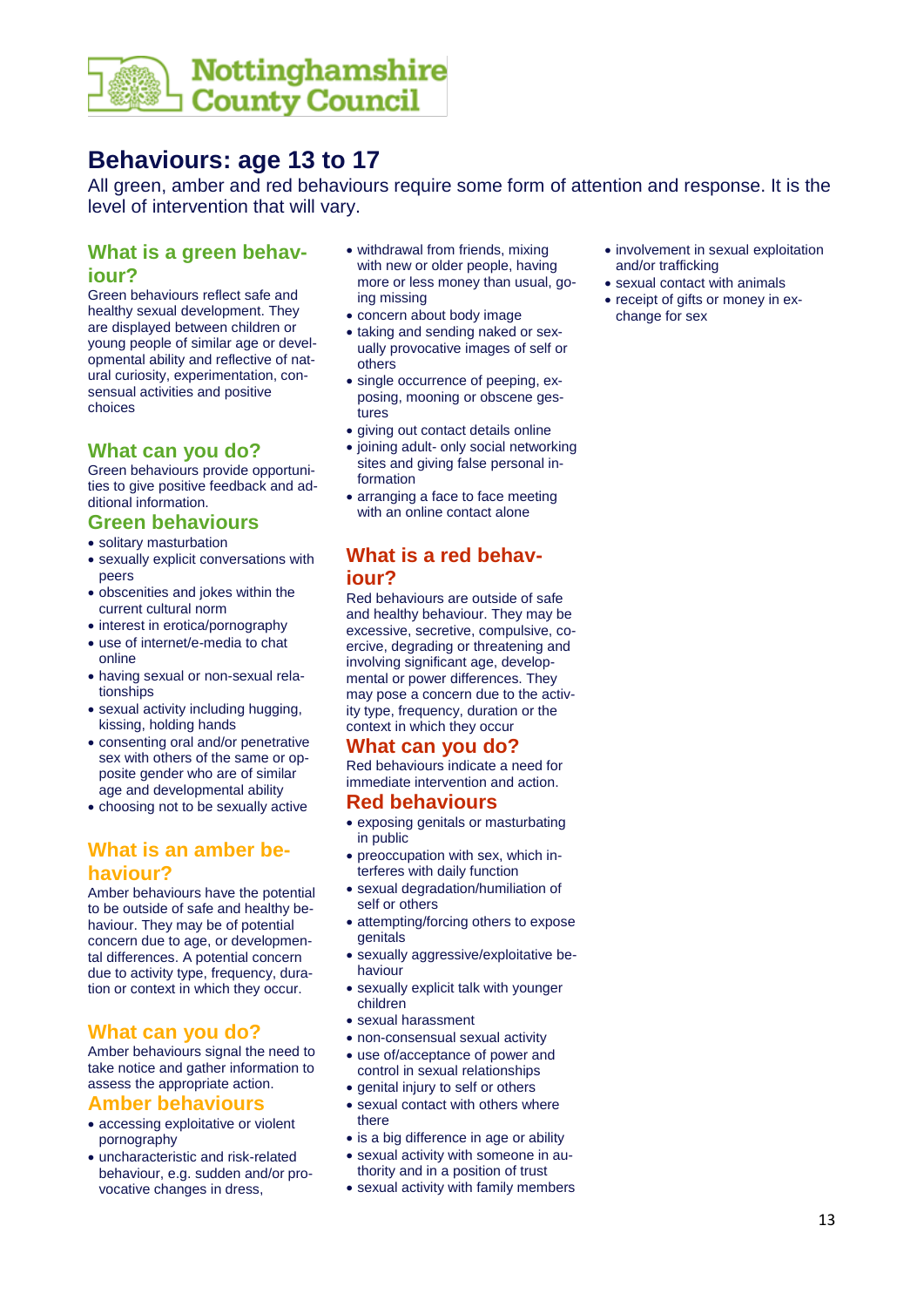

This is intended to be used as a guide only. Please refer to the guidance tool at

<https://www.brook.org.uk/our-work/the-sexual-behaviours-traffic-light-tool>

for further information.

Print date: 01/10/2015 - Brook has taken every care to ensure that the information contained in this publication is accurate and up-to-date at the time of being published. As information and knowledge is constantly changing, readers are strongly advised to use this information for up to one month from print date. Brook accepts no responsibility for difficulties that may arise as a result of an individual acting on the advice and recommendations it contains.

Brook sexual behaviours traffic light tool adapted from Family Planning Queensland. (2012). Traffic Lights guide to sexual behaviours. Brisbane: Family Planning Queensland, Australia.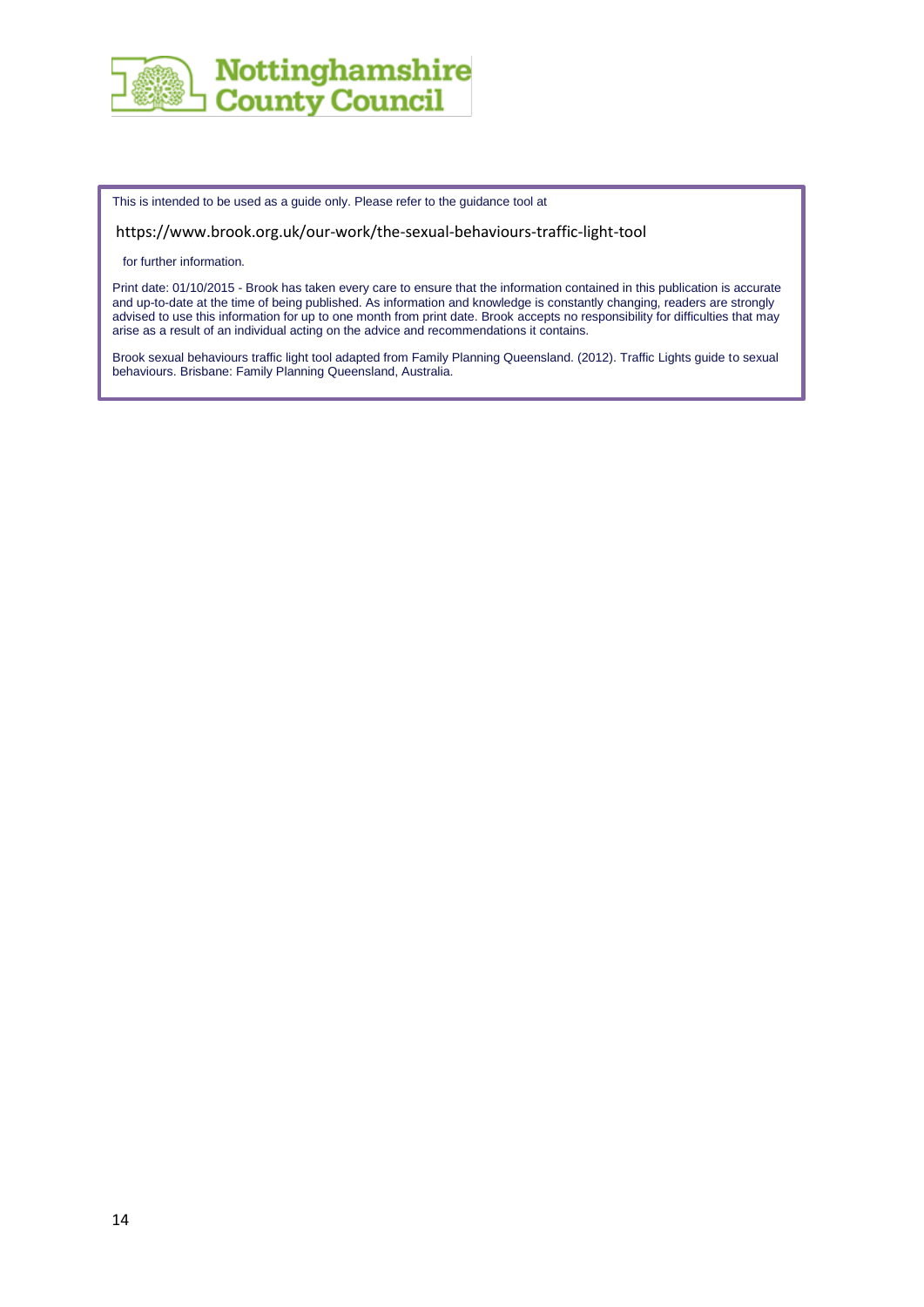

# **Appendix 3**

Support for Young People: Local and National

 Nottinghamshire Children and Young People's Independent Sexual Violence Advisors (ChiIVAs) provided by IMARA provide emotional and practical support for victims of sexual violence. They are based within the specialist sexual violence sector and will help the victim understand what their options are and how the criminal justice process works if they have reported or are considering reporting to the police. ChISVAs will work in partnership with schools and colleges to ensure the best possible outcomes for the victim.

www.imara.org.uk/about us/chisva-service

Child and adolescent mental health services (CAMHS)

[www.nottinghamshirehealthcare.nhs.uk/cahms](http://www.nottinghamshirehealthcare.nhs.uk/cahms)

 Rape Crisis Centre's can provide therapeutic support for children over 13 who have experienced sexual violence.

### [www.nottsssvss.org.uk](http://www.nottsssvss.org.uk/)

• Internet Watch Foundation (to potentially remove illegal images)

[www.iwf.org.uk](http://www.iwf.org.uk/)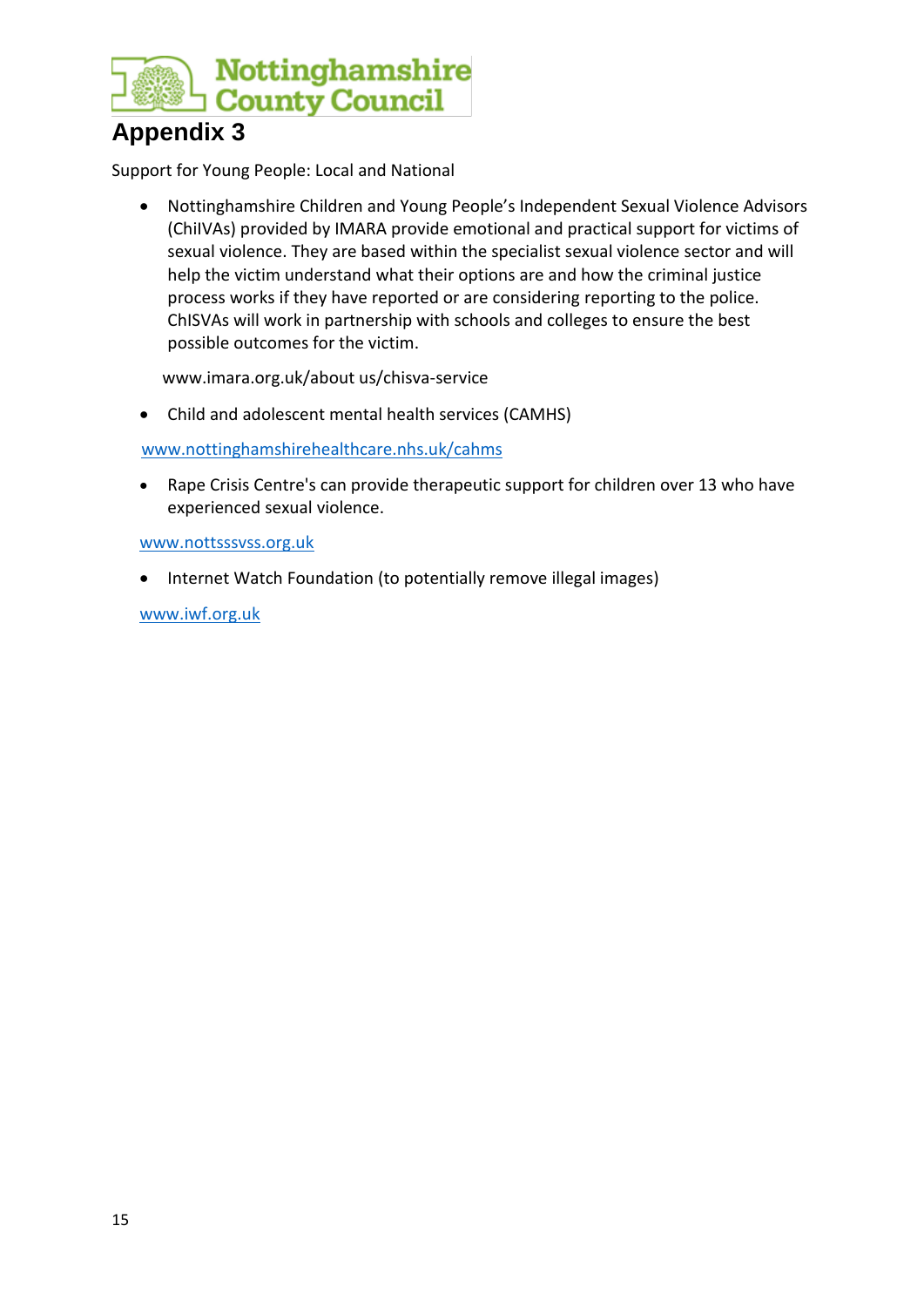

# **Appendix 4**

### **Useful Publications and Websites**

### **Government Publications**

Sexual harassment and sexual violence in schools

[www.gov.uk/government/publications/sexual-violence-and-sexual-harassment-between](http://www.gov.uk/government/publications/sexual-violence-and-sexual-harassment-between-children-in-schools-and-colleges)[children-in-schools-and-colleges](http://www.gov.uk/government/publications/sexual-violence-and-sexual-harassment-between-children-in-schools-and-colleges)

Keeping Children safe in Education - [www.gov.uk/government/publications/keeping](http://www.gov.uk/government/publications/keeping-children-safe-in-education)[children-safe-in-education](http://www.gov.uk/government/publications/keeping-children-safe-in-education)

Preventing youth violence and gang involvement

[www.gov.uk/government/publications/advice-to-schools-and-colleges-on-gangs-and-youth](http://www.gov.uk/government/publications/advice-to-schools-and-colleges-on-gangs-and-youth-violence)[violence](http://www.gov.uk/government/publications/advice-to-schools-and-colleges-on-gangs-and-youth-violence)

Preventing and tackling bullying in schools

[www.gov.uk/government/publications/preventing-and-tackling-bullying](http://www.gov.uk/government/publications/preventing-and-tackling-bullying)

### **Other useful documents**

Sexting

Sexting in schools and colleges-Responding to incidents and safeguarding young people

[https://assets.publishing.service.gov.uk/government/uploads/system/uploads/attachment\\_](https://assets.publishing.service.gov.uk/government/uploads/system/uploads/attachment_data/file/609874/6_2939_SP_NCA_Sexting_In_Schools_FINAL_Update_Jan17.pdf) [data/file/609874/6\\_2939\\_SP\\_NCA\\_Sexting\\_In\\_Schools\\_FINAL\\_Update\\_Jan17.pdf](https://assets.publishing.service.gov.uk/government/uploads/system/uploads/attachment_data/file/609874/6_2939_SP_NCA_Sexting_In_Schools_FINAL_Update_Jan17.pdf)

Peer-on-peer abuse

Farrer &Co - Peer-on-peer abuse toolkit, guidance on peer-on peer abuse policy and template peer-on-peer abuse policy

[www.farrer.co.uk/Global/Peer-on-peer%20abuse%20toolkit%2014.pdf](http://www.farrer.co.uk/Global/Peer-on-peer%20abuse%20toolkit%2014.pdf)

Anti-bullying alliance

There are some useful links on the section on sexual bullying:-

Sexual bullying: developing effective anti-bullying practice- A guide for school staff and other professional

[www.anti-](http://www.anti-bullyingalliance.org.uk/sites/default/files/field/attachment/Sexual%20bullying%20-%20anti-bullying%20guidance%20for%20teachers%20and%20other%20professionals%20-%20Feb17_1.pdf)

[bullyingalliance.org.uk/sites/default/files/field/attachment/Sexual%20bullying%20-%20anti](http://www.anti-bullyingalliance.org.uk/sites/default/files/field/attachment/Sexual%20bullying%20-%20anti-bullying%20guidance%20for%20teachers%20and%20other%20professionals%20-%20Feb17_1.pdf)[bullying%20guidance%20for%20teachers%20and%20other%20professionals%20-](http://www.anti-bullyingalliance.org.uk/sites/default/files/field/attachment/Sexual%20bullying%20-%20anti-bullying%20guidance%20for%20teachers%20and%20other%20professionals%20-%20Feb17_1.pdf) [%20Feb17\\_1.pdf](http://www.anti-bullyingalliance.org.uk/sites/default/files/field/attachment/Sexual%20bullying%20-%20anti-bullying%20guidance%20for%20teachers%20and%20other%20professionals%20-%20Feb17_1.pdf)

Preventing abuse among children and young people-guidance from Stop it Now

[www.stopitnow.org.uk/files/stop\\_booklets\\_childs\\_play\\_preventing\\_abuse\\_among\\_children](http://www.stopitnow.org.uk/files/stop_booklets_childs_play_preventing_abuse_among_children_and_young_people01_14.pdf) and young people01 14.pdf